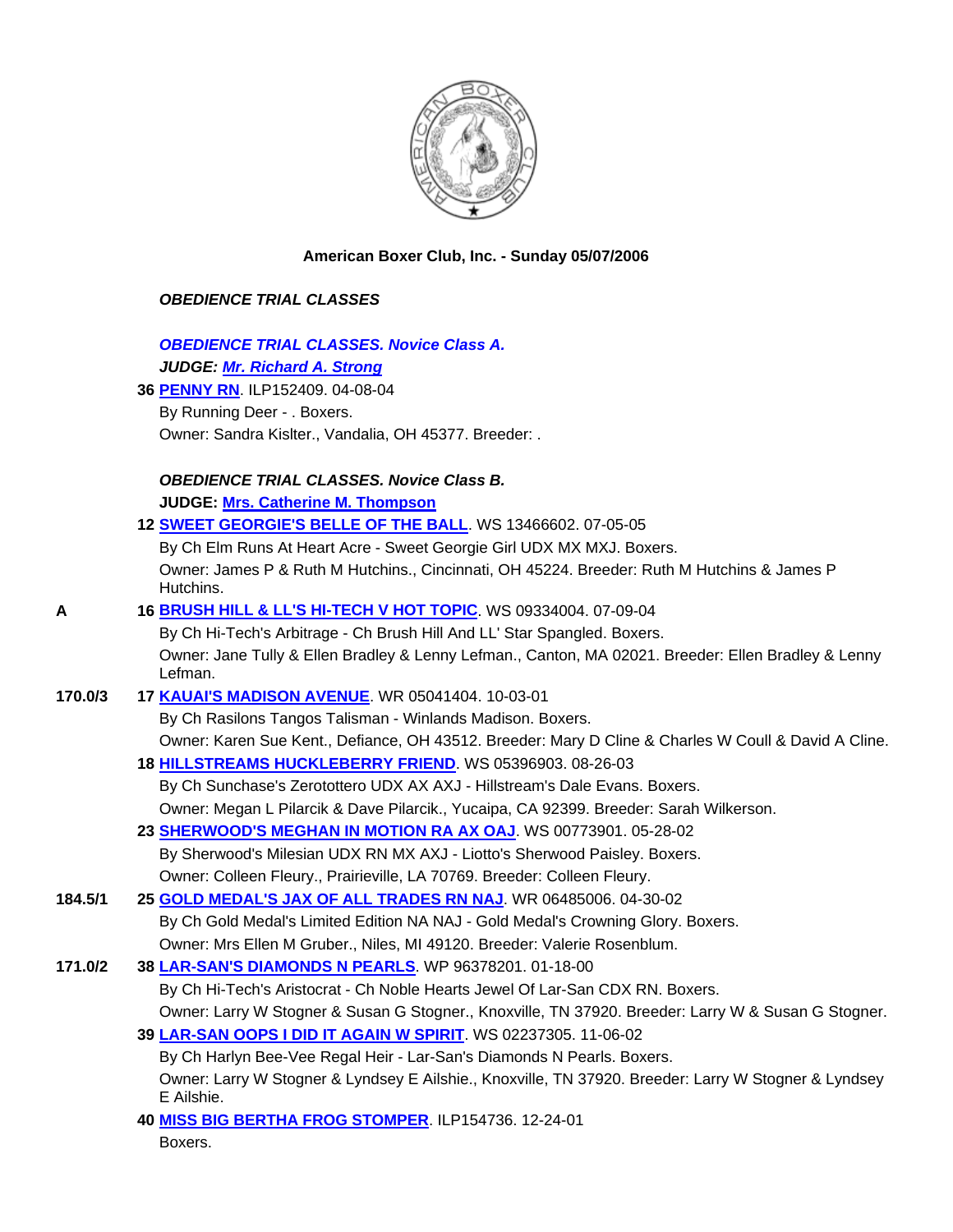Owner: Tracy Kinney., Batavia, OH 45103. Breeder: .

|             | 51 SUNCHASE'S LITTLE BLACK DRESS RN. WS 06967006. 11-20-03                                                    |  |
|-------------|---------------------------------------------------------------------------------------------------------------|--|
|             | By Ch Sunchase's Zero To Hero UDX AX AXJ RN - Simply Cher. Boxers.                                            |  |
|             | Owner: Tracy Hendrickson & Rhoda Goselin., Tulsa, OK 74133. Breeder: Rhoda Goselin.                           |  |
|             | <b>OBEDIENCE TRIAL CLASSES. Open Class A.</b>                                                                 |  |
|             | JUDGE: Mrs. Catherine M. Thompson                                                                             |  |
| A           | 6 ARACREST'S KEEPER CD RA. WR 07094901. 12-01-01                                                              |  |
|             | By Lynbary's Dylan's Choice - Aracrest Fabrege. Boxers.                                                       |  |
|             | Owner: Jean A Kassab., Cantonment, FL 32533. Breeder: Nora McGriskin And Edwin Hershey.                       |  |
|             | 7 SCHOENTAL'S OSKAR II CD. WR 04503404. 09-16-01                                                              |  |
|             | By Ch Bee Mikes One Night Stand - Ch Schoental's Fraulein Martina CD. Boxers.                                 |  |
|             | Owner: Chris & Cheryl Brown., Hanover, PA 17331. Breeder: Barbara R Compton & Robert L Compton Jr.            |  |
|             | 35 BRAVO'S CHORUS LINE CD NA NAJ. WR 06204205. 03-01-02                                                       |  |
|             | By Ch Bee-Mike's One Night Stand - Ch Ramarco's Liza Of Paradocs. Boxers.                                     |  |
|             | Owner: Phil & Carol Garaghty., Crystal, MN 554283241. Breeder: Susan Finley.                                  |  |
|             | <b>OBEDIENCE TRIAL CLASSES. Open Class B.</b>                                                                 |  |
|             | <b>JUDGE: Mr. Richard A. Strong</b>                                                                           |  |
| <b>JUDG</b> | 8 JAKOB II CDX RN NA OAP NAJ OJP. WP 88392901. 11-16-98                                                       |  |
|             | By Dupart Zethos V Adeltrots Two - Duchess Black Velvet. Boxers.                                              |  |
|             | Owner: Renee & Terry Basye Jr., Beloit, WI 535113838. Breeder: Johanna Ford.                                  |  |
| 182.5/4     | 9 JOSEPHINE VON BACHBETT VCD2 CDX OA AXJ TD. WS 00175503. 01-21-02                                            |  |
|             | By Ivo Vom Hafen - Xenia Von Sparta VCD1 CDX. Boxers.                                                         |  |
|             | Owner: Renee & Terry Basye., Beloit, WI 53511. Breeder: Cathy Hubert Markos.                                  |  |
|             | 14 <b>SWEET BEAU REGARDS 2 YOU CD MX MXJ</b> . WR 03765205. 07-19-01                                          |  |
|             | By Ch Heart Acre's Formal Attire - MACH Sweet'r Th'anne Whine UDX NAP NJP. Boxers.                            |  |
|             | Owner: James P & Ruth M Hutchins., Cincinnati, OH 45224. Breeder: Ruth Hutchins.                              |  |
| 189.5/3     | 15 <b>SWEET GEORGIE GIRL UD MX MXJ</b> . WR 03765206. 07-19-01                                                |  |
|             | By Ch Heart Acre's Formal Attire - MACH Sweet'r Th'anne Whine UDX AXP AJP. Boxers.                            |  |
|             | Owner: James P & Ruth M Hutchins., Cincinnati, OH 45224. Breeder: Ruth Hutchins.                              |  |
|             | 22 HARPO'S CERTAINCHARM D'JACQUET UD. WR 00094102. 07-10-00                                                   |  |
|             | By Ch Jacquet's Bravo of Goldfield - Jacquet's Heilocentric CDX. Boxers.                                      |  |
|             | Owner: Mary Nee & Karla Spitzer., Fairview Heights, IL 622083521. Breeder: Karla Spitzer & Scott<br>Friedman. |  |
|             | 27 SUNCHASES SEIZE THE MOMENT UD. WS 02954906. 02-19-03                                                       |  |
|             | By Ch Sunchase's Zero To Hero UDX NA NAJ - A Penny For Your Thoughts II. Boxers.                              |  |
|             | Owner: Larrie Moody., Pittsburg, KS 667626412. Breeder: Brian Curry & William Curry & Kara Curry.             |  |
|             | 1 <b>97.5/1/H 34 <u>CH SUNCHASE'S TEXAS MARGARITA CDX</u>. WP 99510504. 08-01-00</b>                          |  |
|             | By Ch Hi-Tech Johnny J Of Boxerton - Ch Sunchase's Suicide Blonde UDX OA OAJ. Boxers.                         |  |
|             | Owner: Peggy McConnell., Dallas, TX 752201815. Breeder: Tracy L Hendrickson.                                  |  |
|             | 41 SCHMIDT'S SLICK LADY'S BLK ONYX CD RN AX AXJ. WR 02536601. 04-20-01                                        |  |
|             | By Ch Syrr Run's Online Heart Acre - Schmidt's Lady Rosalyn. Boxers.                                          |  |
|             | Owner: Leta L McCulla., St Paris, OH 43072. Breeder: Juli Schmidt.                                            |  |
| <b>JUDG</b> | 49 SEMPER FI STEALING HOME CD RN NA NAJ. WS 01295804. 07-17-02                                                |  |
|             | By Ch Southgate's Judgement Day CD AX AXJ - Semper Fi Bryan's Song. Boxers.                                   |  |
|             | Owner: Dena M Hudson & Claudia S Clifton., Marietta, GA 30062. Breeder: Claudia & Mike Clifton.               |  |
|             | 50 SUNCHASE'S BOY TOY CDX NAJ OA RN. WR 05750112. 11-22-01                                                    |  |

By Ch Maxl's Golden Boy - Sunchase's Moment In Time UD NA NAJ. Boxers.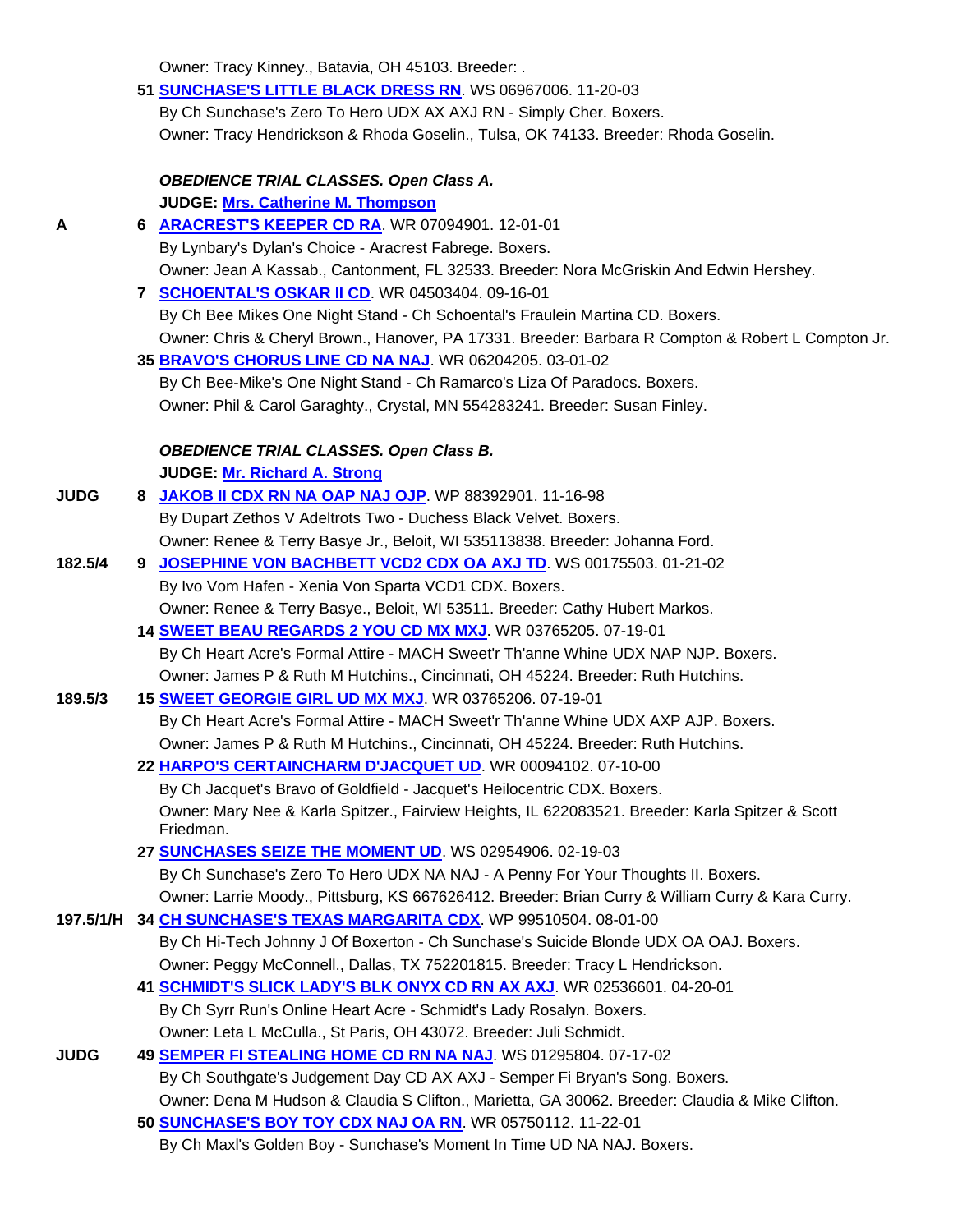Owner: Tracy L Hendrickson., Tulsa, OK 74133. Breeder: Owner.

| 189.5/2 | 52 SUNCHASER'S BLEACHED BLONDE CDX OA OAJ RN. ILP100396. 08-07-98                                       |
|---------|---------------------------------------------------------------------------------------------------------|
|         | By Ch Sunchase's Sundance Kid CD OA OAJ - Ch Sunchase's Fashionably Late UD NAP AXJP OA OAJ.<br>Boxers. |
|         | Owner: Tracy L Hendrickson., Tulsa, OK 74133. Breeder: Owner.                                           |
|         | 53 CH SUNCHASE'S ZERO TO HERO UDX AX AXJ RN. WP 82586701. 11-22-97                                      |
|         | By Ch Hollylane's Spin A Dream - Ch Sunchase Fashionably Late UD OA OAJ OAP AXP. Boxers.                |
|         | Owner: Tracy Hendrickson., Tulsa, OK 74133. Breeder: Owner.                                             |
|         | <b>OBEDIENCE TRIAL CLASSES. Utility Class A.</b>                                                        |
|         | JUDGE: Mr. Richard A. Strong                                                                            |
|         | 14 SWEET BEAU REGARDS 2 YOU CD MX MXJ. WR 03765205. 07-19-01                                            |
|         | By Ch Heart Acre's Formal Attire - MACH Sweet'r Th'anne Whine UDX NAP NJP. Boxers.                      |
|         | Owner: James P & Ruth M Hutchins., Cincinnati, OH 45224. Breeder: Ruth Hutchins.                        |
|         | <b>OBEDIENCE TRIAL CLASSES. Utility Class B.</b>                                                        |
|         | JUDGE: Mrs. Catherine M. Thompson                                                                       |
|         | 15 <b>SWEET GEORGIE GIRL UD MX MXJ</b> . WR 03765206. 07-19-01                                          |
|         | By Ch Heart Acre's Formal Attire - MACH Sweet'r Th'anne Whine UDX AXP AJP. Boxers.                      |
|         | Owner: James P & Ruth M Hutchins., Cincinnati, OH 45224. Breeder: Ruth Hutchins.                        |
|         | 22 HARPO'S CERTAINCHARM D'JACQUET UD WR 00094102.07-10-00                                               |
|         | By Ch Jacquet's Bravo of Goldfield - Jacquet's Heilocentric CDX. Boxers.                                |
|         | Owner: Mary Nee & Karla Spitzer., Fairview Heights, IL 622083521. Breeder: Karla Spitzer & Scott        |
|         | Friedman.                                                                                               |
|         | 27 SUNCHASES SEIZE THE MOMENT UD. WS 02954906. 02-19-03                                                 |
|         | By Ch Sunchase's Zero To Hero UDX NA NAJ - A Penny For Your Thoughts II. Boxers.                        |
|         | Owner: Larrie Moody., Pittsburg, KS 667626412. Breeder: Brian Curry & William Curry & Kara Curry.       |
|         | 34 CH SUNCHASE'S TEXAS MARGARITA CDX. WP 99510504.08-01-00                                              |
|         | By Ch Hi-Tech Johnny J Of Boxerton - Ch Sunchase's Suicide Blonde UDX OA OAJ. Boxers.                   |
|         | Owner: Peggy McConnell., Dallas, TX 752201815. Breeder: Tracy L Hendrickson.                            |
|         | 53 CH SUNCHASE'S ZERO TO HERO UDX AX AXJ RN. WP 82586701. 11-22-97                                      |
|         | By Ch Hollylane's Spin A Dream - Ch Sunchase Fashionably Late UD OA OAJ OAP AXP. Boxers.                |
|         | Owner: Tracy Hendrickson., Tulsa, OK 74133. Breeder: Owner.                                             |
|         | <b>OBEDIENCE TRIAL CLASSES. Brace Competition (Obedience).</b>                                          |
|         | JUDGE: Mr. Richard A. Strong                                                                            |
| 182.0/1 | 10 BENCHMARK'S JOE LOUIS CD OA MXJ RE. WP 98257603. 07-08-00                                            |
|         | By Ch Encore's Rock Solid - Benchmark's Kwik Cash. Boxers.                                              |
|         | Owner: Brenda & Charles Staley., Monrovia, IN 46157. Breeder: Ellen Ellerman & Jerra Ackerman.          |
|         | 11 STALEY'S SADIE GIRL CD MX MXJ RN. WP 86163402. 06-18-98                                              |
|         | By Pritiboy Butch Koenig - Comanche Bethsheba. Boxers.                                                  |
|         | Owner: Brenda Staley., Monrovia, IN 46157. Breeder: Rhonda Peter.                                       |
| A       | 19 RIEGEL'S DIAMOND OF SAVOY MX MXJ RN. WR 06450702. 03-05-02                                           |
|         | By Suncrest's In His Image - Savoy Hot Sicily CD. Boxers.                                               |
|         | Owner: Ileana Nadal., Valrico, FL 33594. Breeder: Esther Riegel & Mary Banta.                           |
|         | 20 SAVOY LUSTIG UND SCHOEN NA NAJ. WR 00225601. 10-31-00                                                |
|         | By Ch Savoy Sicilian Stiletto CD - Verra-Way Diva Lenox Crystal. Boxers.                                |
|         | Owner: Stephen & Mary Quinn., Dade City, FL 33525. Breeder: Wendy J Mayhall & Windy N Neu.              |
| 168.0/2 | 45 HABERL'S FOREVER YOUNG RN. WS 04660204. 07-06-03                                                     |
|         | By Ch Garnsey's Varsity Blues - Ch Banta-Riegel's Sizzlin Sensation CD. Boxers.                         |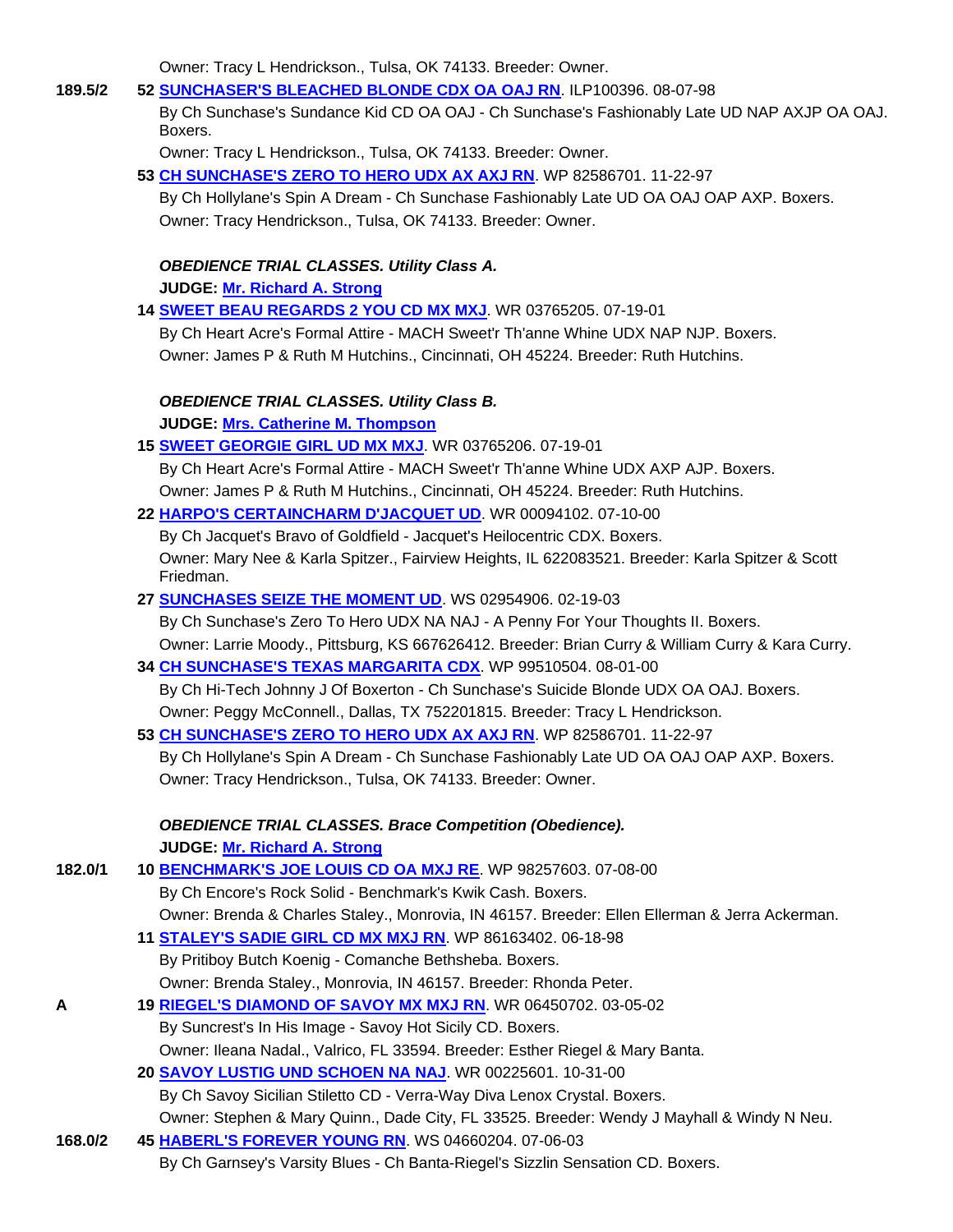| Owner: MaryJane Alencewicz & Don Garrett., Montverde, FL 347563340. Breeder: JoAnn Haberl & B J<br>Barnhart. |
|--------------------------------------------------------------------------------------------------------------|
| 46 CH BANTA-REIGEL'S SIZZLIN SENSATION. WR 01055704. 01-09-01                                                |
| By Ch Suncrests Fifth Of A Nickel - Ch Banta Reigels Sizzlin Sensation CD. Boxers.                           |
| Owner: Jo Ann Haberl & B J Barnhart., Brooksville, FL 34601. Breeder: Mary Banto.                            |
|                                                                                                              |
| <b>OBEDIENCE TRIAL CLASSES. Graduate Novice Class.</b>                                                       |
| JUDGE: Mr. Richard A. Strong                                                                                 |
| 21 CH TEALCREST'S PENNYS FROM HEAVEN CD RN OA NAJ. WR 05194901. 10-12-01                                     |
| By Ch Bee-Vee's What You Say - Teryl's Just Call Me Angel. Boxers.                                           |
| Owner: Jill Hootman., Clarksville, TN 37040. Breeder: Jill Hootman.                                          |
| 32 CH LAR-SAN'S DIAMOND IN THE ROUGH CD RN. WP 96378202. 01-18-00                                            |
| By Ch Hi-Tech's Aristocrat - Ch Noble Heart's Jewel Of Lar-San CDX RN. Boxers.                               |
| Owner: Larry W Stogner & Susan G Stogner., Knoxville, TN 379209535. Breeder: Larry W Stogner &               |
| Susan G Stogner.                                                                                             |
| <b>OBEDIENCE TRIAL CLASSES. Veterans Class (Obedience).</b>                                                  |
| JUDGE: Mrs. Catherine M. Thompson                                                                            |
| 11 <b>STALEY'S SADIE GIRL CD MX MXJ RN</b> . WP 86163402. 06-18-98                                           |
| By Pritiboy Butch Koenig - Comanche Bethsheba. Boxers.                                                       |
| Owner: Brenda Staley., Monrovia, IN 46157. Breeder: Rhonda Peter.                                            |
| 24 SHERWOOD'S MILESIAN UDX RA MX AXJ WP 82222503. 12-11-97                                                   |
| By Ch Savoy Sicilian Stiletto CD - Ch Ruffian's Ruyan Of Sherwood UD. Boxers.                                |
| Owner: Colleen Fleury., Prairieville, LA 70769. Breeder: Colleen Fleury.                                     |
| 31 CH NOBLE HEART'S JEWEL OF LAR-SAN CDX RN. WP 70368103. 04-24-96                                           |
| By Ch CJ's Spider Of Alimar - Boxwood's Enchantress. Boxers.                                                 |
| Owner: Larry W & Susan G Stogner., Knoxville, TN 37920. Breeder: Susan C & Sally L Peters & McMillian.       |
| 42 MOLLYWOOD'S SUNSPOT OF EWO. WP 57292402. 08-22-94                                                         |
| By Ch EWO's Nice And Easy - EWO's Sadie Lian. Boxers.                                                        |
| Owner: Ann Campbell., Knoxville, TN 37914. Breeder: Danny & Vickie Long.                                     |
| 44 CH CLOUATE'S LADY BANDIT.COM CDX NA NAJ RN. WP 94949203. 11-11-99                                         |
| By Ch Shalsade's Bouncing Bandit - Irish Brogue O'Burks. Boxers.                                             |
| Owner: Connie Back & Susan Kelly., River Ridge, LA 70123. Breeder: Claire Clouate & Susan Kelly.             |
|                                                                                                              |
| <b>OBEDIENCE TRIAL CLASSES. Team Competition (Obedience).</b>                                                |
| JUDGE: Mr. Richard A. Strong                                                                                 |
| 18 HILLSTREAMS HUCKLEBERRY FRIEND. WS 05396903. 08-26-03                                                     |
| By Ch Sunchase's Zerotottero UDX AX AXJ - Hillstream's Dale Evans. Boxers.                                   |
| Owner: Megan L Pilarcik & Dave Pilarcik., Yucaipa, CA 92399. Breeder: Sarah Wilkerson.                       |

| 139.0/2 | 21 CH TEALCREST'S PENNYS FROM HEAVEN CD RN OA NAJ. WR 05194901. 10-12-01                                      |
|---------|---------------------------------------------------------------------------------------------------------------|
|         | By Ch Bee-Vee's What You Say - Teryl's Just Call Me Angel. Boxers.                                            |
|         | Owner: Jill Hootman., Clarksville, TN 37040. Breeder: Jill Hootman.                                           |
|         | 22 HARPO'S CERTAINCHARM D'JACQUET UD. WR 00094102. 07-10-00                                                   |
|         | By Ch Jacquet's Bravo of Goldfield - Jacquet's Heilocentric CDX. Boxers.                                      |
|         | Owner: Mary Nee & Karla Spitzer., Fairview Heights, IL 622083521. Breeder: Karla Spitzer & Scott<br>Friedman. |
| 138.0/3 | 24 SHERWOOD'S MILESIAN UDX RA MX AXJ. WP 82222503. 12-11-97                                                   |

 By Ch Savoy Sicilian Stiletto CD - Ch Ruffian's Ruyan Of Sherwood UD. Boxers. Owner: Colleen Fleury., Prairieville, LA 70769. Breeder: Colleen Fleury. **28 DIXIE'S SOUTH'RN MAGNOLIA CDX**. WR 05854401. 01-24-02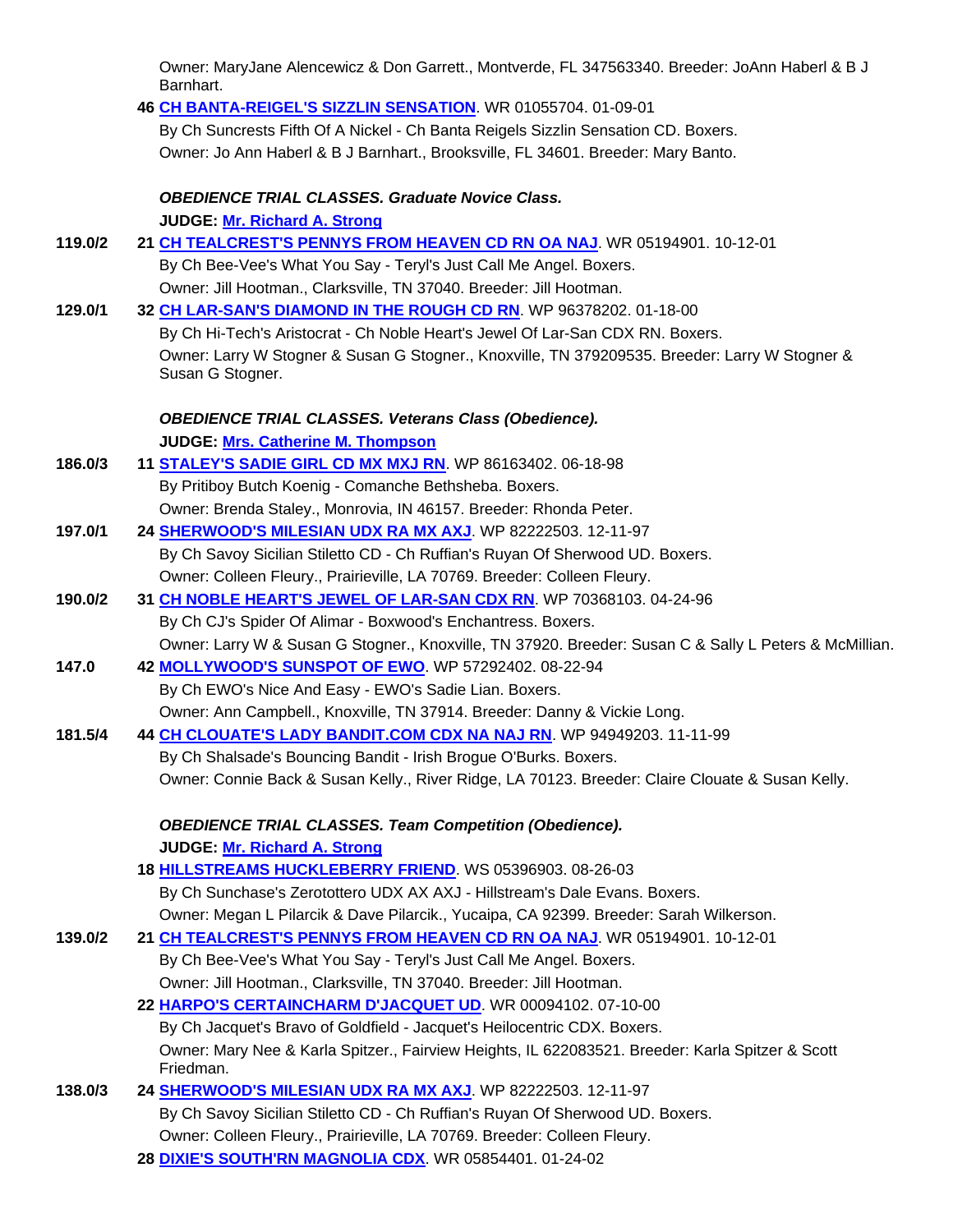|         | By Dixie's Breho Rebel Yell - Ch Dixie's Cajun Sunshine CD. Boxers.                                                             |
|---------|---------------------------------------------------------------------------------------------------------------------------------|
|         | Owner: Robin Vaughan., Hampton, AR 717449617. Breeder: Robin Vaughan.                                                           |
|         | 29 CH HIMASTER'S REGAL FIRE LORD CD. WP 86444604. 06-26-98                                                                      |
|         | By Ch Bayview Strides Ahead - Ch High Crest's Chances Are. Boxers.                                                              |
|         | Owner: Korinne Vanderpool & Maggie Johnson., Frisco, TX 75035. Breeder: Maggie Johnson & Alma<br>Pomeroy & Adrienne Baker.      |
|         | 30 CH CLOUATE'S LADY BANDIT.COM CDX NA NAJ RN. WP--949203. 11-11-99                                                             |
|         | By Ch Shalsade's Bouncing Bandit - Irish Brogue O'Burks. Boxers.                                                                |
|         | Owner: Connie Back & Susan Kelly., River Ridge, LA 70123. Breeder: Claire Clouate & Susan Kelly.                                |
|         | 31 CH NOBLE HEART'S JEWEL OF LAR-SAN CDX RN. WP 70368103. 04-24-96                                                              |
|         | By Ch CJ's Spider Of Alimar - Boxwood's Enchantress. Boxers.                                                                    |
|         | Owner: Larry W & Susan G Stogner., Knoxville, TN 37920. Breeder: Susan C & Sally L Peters & McMillian.                          |
|         | 32 CH LAR-SAN'S DIAMOND IN THE ROUGH CD RN. WP 96378202. 01-18-00                                                               |
|         | By Ch Hi-Tech's Aristocrat - Ch Noble Heart's Jewel Of Lar-San CDX RN. Boxers.                                                  |
|         | Owner: Larry W Stogner & Susan G Stogner., Knoxville, TN 379209535. Breeder: Larry W Stogner &<br>Susan G Stogner.              |
|         | 33 SASSAFRAS HALEY-SPITN' IMAGE CD RN AXJ OA. WR 06901004. 06-02-02                                                             |
|         | By Ch Evergreen Big Shot Elanwood - Evergreen-Haley Of Sassafras CD. Boxers.                                                    |
|         | Owner: Judy Fey., Wayzata, MN 55391. Breeder: Judy Fey.                                                                         |
|         | 34 CH SUNCHASE'S TEXAS MARGARITA CDX. WP 99510504. 08-01-00                                                                     |
|         | By Ch Hi-Tech Johnny J Of Boxerton - Ch Sunchase's Suicide Blonde UDX OA OAJ. Boxers.                                           |
|         | Owner: Peggy McConnell., Dallas, TX 752201815. Breeder: Tracy L Hendrickson.                                                    |
|         | 45 HABERL'S FOREVER YOUNG RN. WS 04660204. 07-06-03                                                                             |
|         | By Ch Garnsey's Varsity Blues - Ch Banta-Riegel's Sizzlin Sensation CD. Boxers.                                                 |
|         | Owner: MaryJane Alencewicz & Don Garrett., Montverde, FL 347563340. Breeder: JoAnn Haberl & B J<br>Barnhart.                    |
| 785.0/1 | 46 CH BANTA-REIGEL'S SIZZLIN SENSATION. WR 01055704. 01-09-01                                                                   |
|         | By Ch Suncrests Fifth Of A Nickel - Ch Banta Reigels Sizzlin Sensation CD. Boxers.                                              |
|         | Owner: Jo Ann Haberl & B J Barnhart., Brooksville, FL 34601. Breeder: Mary Banto.                                               |
|         | 47 CH SUNCHASE'S BLONDE MOMENT CDX AX AXJ RN. WP 99510501. 08-01-00                                                             |
|         | By Ch Hi-Tech's Johnny J Of Boxerton - Ch Sunchase's Suicide Blonde UDX AX AXJ NAP. Boxers.                                     |
|         | Owner: Tracy L Hendrickson., Tulsa, OK 74133. Breeder: Owner.                                                                   |
|         | <b>OBEDIENCE TRIAL CLASSES. Pre-Novice.</b>                                                                                     |
|         | JUDGE: Mr. Richard A. Strong                                                                                                    |
| 151.0/2 | 26 HABERL'S HEARTACRE'S U GOT IT. WS 10993904. 11-04-04                                                                         |
|         | By Ch Josha's Linebacker CD - Ch Banta-Riegel's Sizzlin Sensation CD. Boxers.                                                   |
|         | Owner: Dr James Kilman & Priscilla Kilman & Jo Ann Haberl., Grove City, OH 431239198. Breeder: Jo Ann<br>Haberl & B J Barnhart. |
| 129.5/4 | 37 REGAL'S HEREEE'S JOHNY. WS 11731203. 01-06-05                                                                                |
|         | By Ch Regal HiTech Picasso Of Darvick RN - Ch Regal's Hearts Afire. Boxers.                                                     |
|         | Owner: Peggy McConnell & Korinne Vanderpool., Dallas, TX 75035. Breeder: Korinne & Evan Vanderpool.                             |
| 186.0/1 | 40 MISS BIG BERTHA FROG STOMPER. ILP154736. 12-24-01                                                                            |
|         | Boxers.                                                                                                                         |
|         | Owner: Tracy Kinney., Batavia, OH 45103. Breeder: .                                                                             |
| 139.0/3 | 43 CH KARMEL'S SOLAR FLARE V BENDICOR. WR 03573607. 06-28-01                                                                    |
|         | By Ch Arriba Tallsman Ego - Ch Catera's That's The Ticket. Boxers.                                                              |
|         | Owner: Ann Campbell., Knoxville, TN 37914. Breeder: Karin Wilson.                                                               |
|         | 48 SIMPLY CHER. WP 92694707. 07-11-99                                                                                           |
|         | By Charles Bronson V - Simply Roxy. Boxers.                                                                                     |